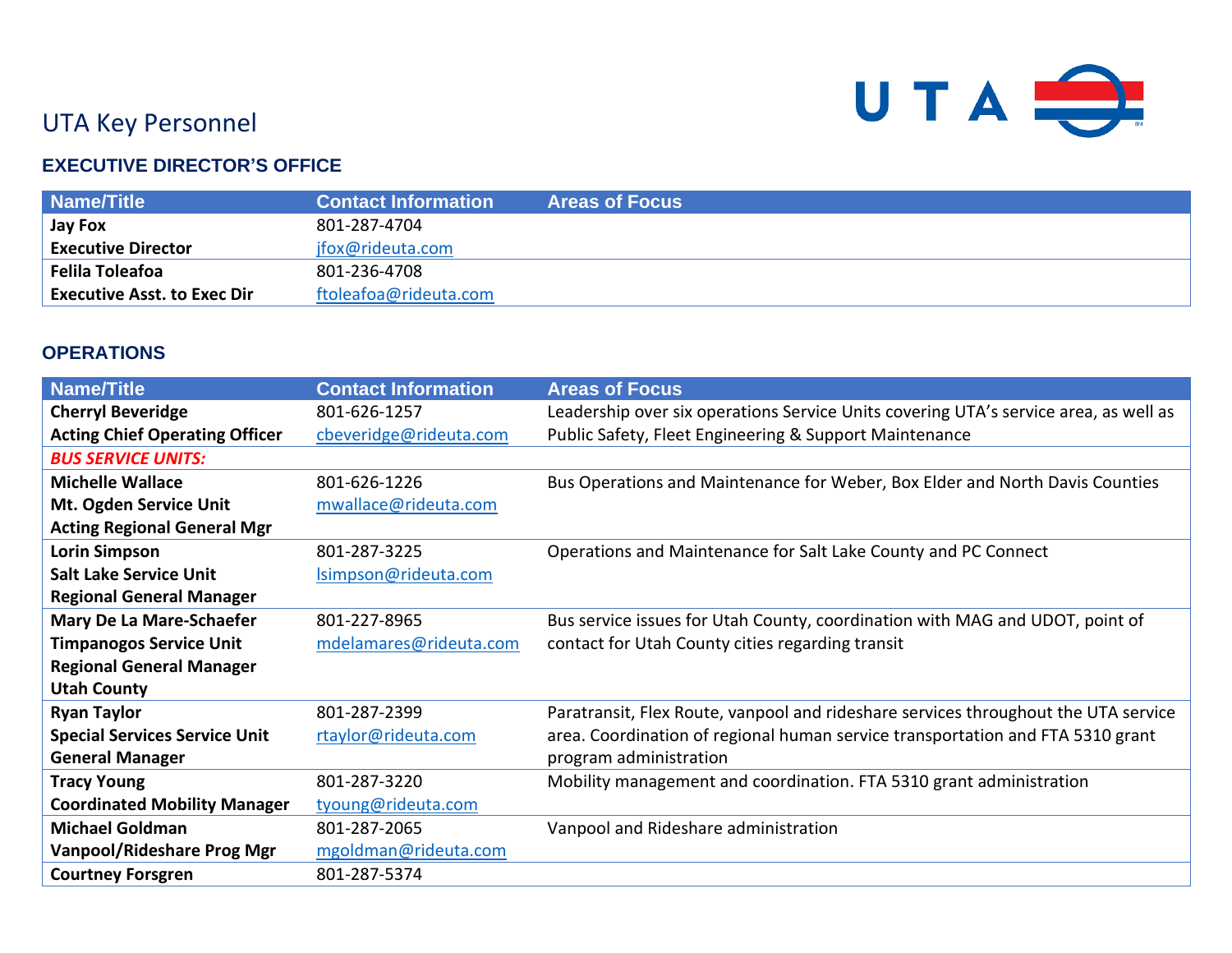| <b>Special Service Customer Care</b> | cforsgren@rideuta.com |                                                           |
|--------------------------------------|-----------------------|-----------------------------------------------------------|
| <b>RAIL SERVICE UNITS:</b>           |                       |                                                           |
| <b>Andres Colman</b>                 | 801-352-6638          | Light Rail and Streetcar Operations and Maintenance       |
| <b>Acting Light Rail Services</b>    | acolman@rideuta.com   |                                                           |
| <b>General Manager</b>               |                       |                                                           |
| <b>Bruce Cardon</b>                  | 801-510-4225          | FrontRunner services, Commuter Rail Regulatory Compliance |
| <b>Commuter Rail General Mgr</b>     | bcardon@rideuta.com   |                                                           |
| <b>OPS SUPPORT DEPARTMENTS:</b>      |                       |                                                           |
| <b>Kevin Anderson</b>                | 801-310-8361          | Maintenance of Way Facilities Maintenance                 |
| <b>Director of Maint Support</b>     | KAnderson@rideuta.com |                                                           |
| <b>Bryan Sawyer</b>                  | 801-287-6732          |                                                           |
| <b>Director of Fleet Engineering</b> | bsawyer@rideuta.com   |                                                           |
| <b>Dalan Taylor</b>                  | 801-287-5513          |                                                           |
| <b>Acting Chief of Police</b>        | dtaylor@rideuta.com   |                                                           |

# **PLANNING & ENGAGEMENT**

| <b>Name/Title</b>                         | <b>Contact Information</b> | <b>Areas of Focus</b>                                                         |
|-------------------------------------------|----------------------------|-------------------------------------------------------------------------------|
| <b>Nichol Bourdeaux</b>                   | 801-237-1907               | Service & strategic planning, customer experience, community engagement,      |
| <b>Chief Planning &amp; Engmt Officer</b> | nbourdeaux@rideuta.com     | customer service, innovative mobility                                         |
| <b>Cindy Medford</b>                      | 801-287-3211               | Assists customers by listening & identifying their needs/concerns & providing |
| <b>Director of Customer Service</b>       | cmedford@rideuta.com       | solutions. Operates lost & found offices.                                     |
| <b>Russell Fox</b>                        | 801-237-1933               | Oversees service & strategic planning & customer experience.                  |
| <b>Director of Planning</b>               | rfox@rideuta.com           |                                                                               |
| <b>Megan Waters</b>                       | 801-237-1966               | Community engagement, outreach, public involvement, partnership-building, &   |
| <b>Community Engagement Mgr</b>           | mwaters@rideuta.com        | other community, public interactions & efforts across UTA                     |
| <b>Jaron Robertson</b>                    | 801-287-2161               | Oversees Mobility on demand, connected & autonomous vehicles, Mobility as a   |
| <b>Dir Innovative Mobility Svcs</b>       | jrobertson@rideuta.com     | service programs & public private partnerships.                               |

#### **SERVICE DEVELOPMENT**

| Name/Title                          | <b>Contact Information</b> | <b>Areas of Focus</b>                                                          |
|-------------------------------------|----------------------------|--------------------------------------------------------------------------------|
| <b>Mary DeLoretto</b>               | 801-741-8808               | Advance capital projects from development to implementation; Development of 5- |
| <b>Chief Service Dev Officer</b>    | mdeloretto@rideuta.com     | Year Capital Plan                                                              |
| <b>Todd Provost</b>                 | 801-237-1912               | Capital development projects, grants, engineering, environmental, design       |
| <b>Director Capital Development</b> | tprovost@rideuta.com       | standards                                                                      |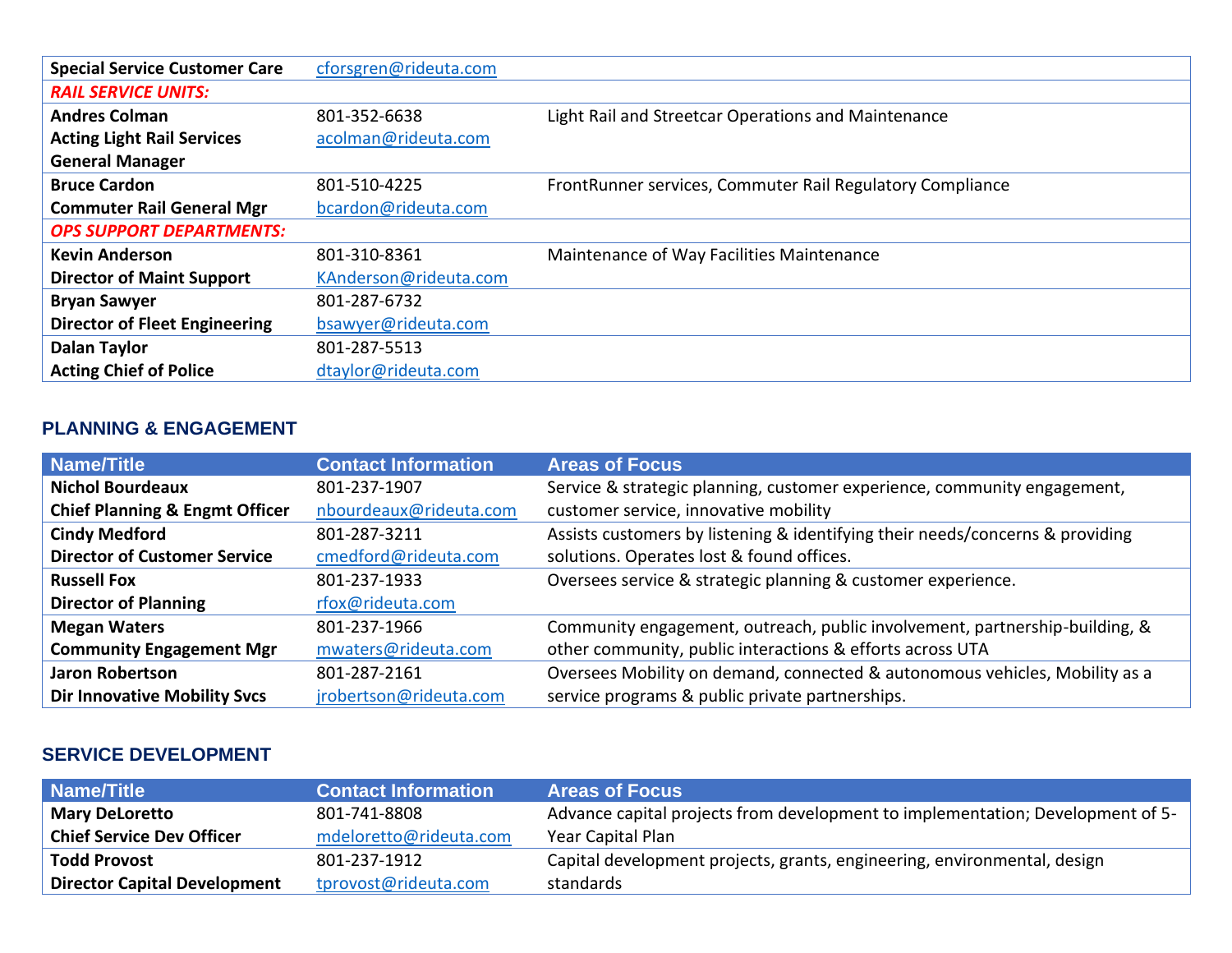| <b>David Hancock</b>                       | 801-287-3671         | Capital construction, bridge inspections, rail and vehicle projects, QA/QC, project |
|--------------------------------------------|----------------------|-------------------------------------------------------------------------------------|
| <b>Director Capital Construction</b>       | dhancock@rideuta.com | activation                                                                          |
| <b>Paul Drake</b>                          | 801-237-1975         | Property administration, acquisitions, dispositions, licensing, leasing, TOD        |
| <b>Director Real Estate &amp; TOD</b>      | pdrake@rideuta.com   | implementation, station area planning                                               |
| <b>Hal Johnson</b>                         | 801-237-1905         |                                                                                     |
| Proj Research & Dev Manager                | hjohnson@rideuta.com |                                                                                     |
| Dan Hofer                                  | 801-237-1958         | Project controls, asset management, GIS, capital budgeting                          |
| <b>Mgr Capital Assets &amp; Proj Ctrls</b> | dhofer@rideuta.com   |                                                                                     |

## **ENTERPRISE STRATEGY**

| <b>Name/Title</b>                          | <b>Contact Information</b> | <b>Areas of Focus</b>                                                 |
|--------------------------------------------|----------------------------|-----------------------------------------------------------------------|
| <b>Alisha Garrett</b>                      | 801-287-2351               | Strategy, IT, Data, Analysis, Records, Culture, Org Dev, Policy, Risk |
| <b>Chief Enterprise Strategy Ofcr</b>      | agarrett@rideuta.com       |                                                                       |
| <b>Auty Dahlquist</b>                      | 801-237-1913               | Records                                                               |
| <b>Records Manager</b>                     | adahlquist@rideuta.com     |                                                                       |
| Jonathan Yip                               | 801-287-2356               | Analysis & Reporting                                                  |
| <b>Sr. Mgr Op Analysis &amp; Solutions</b> | jyip@rideuta.com           |                                                                       |

# **FINANCE**

| <b>Name/Title</b>                       | <b>Contact Information</b> | <b>Areas of Focus</b> |
|-----------------------------------------|----------------------------|-----------------------|
| <b>Bill Greene</b>                      | 801-287-3367               |                       |
| <b>Chief Financial Officer</b>          | wgreene@rideuta.com        |                       |
| <b>Brad Armstrong</b>                   | 801-287-2122               |                       |
| <b>Sr Mgr Budget &amp; Fin Analysis</b> | barmstrong@rideuta.com     |                       |
| <b>Troy Bingham</b>                     | 801-287-2389               |                       |
| Comptroller                             | tbingham@rideuta.com       |                       |
| <b>Emily Diaz</b>                       | 801-232-5901               |                       |
| Revenue Svcs - Asst. Treasurer          | emdiaz@rideuta.com         |                       |
| <b>Monica Morton</b>                    | 801-287-2538               |                       |
| <b>Fares Director</b>                   | mmorton@rideuta.com        |                       |
| <b>Todd Mills</b>                       | 801-287-3015               |                       |
| <b>Director of Supply Chain</b>         | tmills@rideuta.com         |                       |
| <b>David Pitcher</b>                    | 801-287-2371               |                       |
| <b>Claims &amp; Insurance Manager</b>   | dpitcher@rideuta.com       |                       |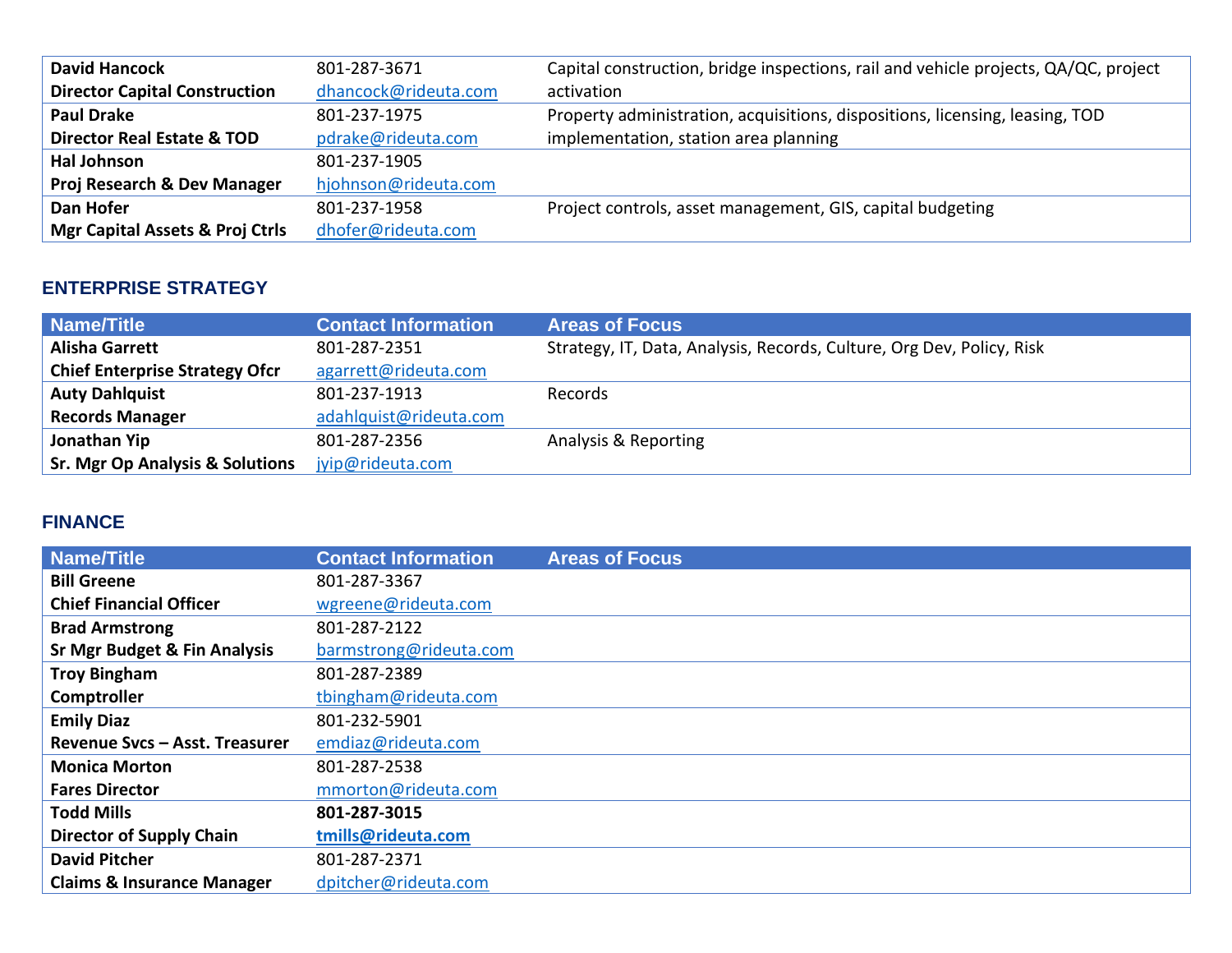## **PEOPLE**

| <b>Name/Title</b>                   | <b>Contact Information</b> | <b>Areas of Focus</b>                                                                    |
|-------------------------------------|----------------------------|------------------------------------------------------------------------------------------|
| <b>Kim Shanklin</b>                 | 801-287-2328               | Leadership over HR & Labor Relations, Total Rewards, Talent Acquisition, Talent          |
| <b>Chief People Officer</b>         | kshanklin@rideuta.com      | Development, People Analytics, and Employee Compensation                                 |
| <b>Ann Green-Barton</b>             | 801-287-2026               | Benefits, Retirement, Wellness Program, Drug & Alcohol, FMLA                             |
| <b>Manager Total Rewards</b>        | agreenbarton@rideuta.com   |                                                                                          |
| <b>Alisa MJ Rosner</b>              | 801-287-2216               | UTA Drug & Alcohol program                                                               |
| <b>Total Rewards Program Admin</b>  | ARosner@rideuta.com        |                                                                                          |
| <b>Linda Watts</b>                  | 801-287-4772               | Educating and developing all UTA employees. Areas of Focus:                              |
| <b>Director Talent Development</b>  | LiWatts@rideuta.com        | <b>Bus Operator Training</b><br>$\bullet$                                                |
|                                     |                            | <b>Career Coaching</b><br>$\bullet$                                                      |
|                                     |                            | <b>Corporate Training</b><br>$\bullet$                                                   |
|                                     |                            | Leadership Development Training<br>$\bullet$                                             |
|                                     |                            | Maintenance Training (bus, facilities, rail apprenticeship program, forklift, etc.)      |
| <b>Stacey Palacios</b>              | 801-287-5400               | Oversees Apprenticeship programs and technical training. Promotion of technical          |
| <b>Mgr Training and Development</b> | spalacios@rideuta.com      | trade programs                                                                           |
| Kenya Fail                          | 801-287-3535               | Responsible to oversee equal opportunity and accessibility for employees, job            |
| <b>Manager Civil Rights</b>         | kfail@rideuta.com          | applicants, contractors and users of programs, services, and facilities. Provide         |
| Compliance                          |                            | training and technical assistance in civil rights related areas of: ADA, DBE, EEO, Title |
|                                     |                            | VI and Limited English Proficiency Program. Ensures intake and resolution of             |
|                                     |                            | complaints of discrimination                                                             |
| <b>Greg Gerber</b>                  | 801-287-2331               | Oversee all Talent Acquisition/Recruitment strategy and the Talent Acquisition           |
| <b>Director Talent Acquisition</b>  | ggerber@rideuta.com        | Team for UTA                                                                             |
| <b>Matt Magill</b>                  | (801) 237-1992             | People analytics; People strategy; Management of employee experience metrics             |
| <b>People Office Strat Analyst</b>  | MMagill@rideuta.com        | and data processes                                                                       |

# **COMMUNICATIONS**

| <b>Name/Title</b>               | <b>Contact Information</b> | <b>Areas of Focus</b>                                                            |
|---------------------------------|----------------------------|----------------------------------------------------------------------------------|
| <b>Andrea Packer</b>            | 801-287-2288               | Branding, Advertising, Marketing, Corporate Communications. Media and Social     |
| <b>Communications Director</b>  | apacker@rideuta.com        | Media, Website Design & Content. Graphic design, video production. Internal      |
|                                 |                            | comms.                                                                           |
| <b>Carl Arky</b>                | 801-859-6095               | Designated UTA spokesperson for the media, first point of contact for news media |
| <b>Sr. Media Relations Spec</b> | carky@rideuta.com          |                                                                                  |